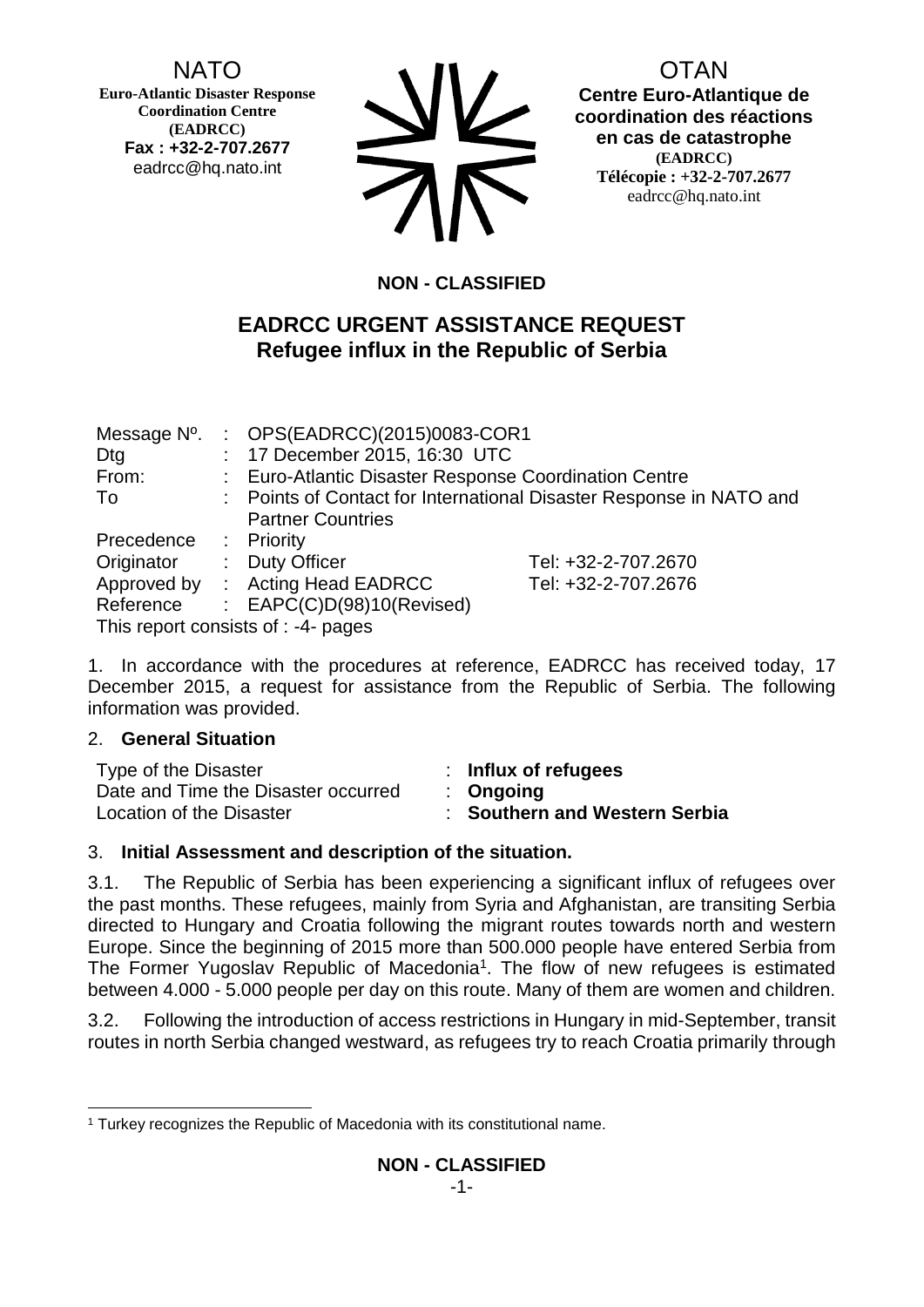

the border crossings of Šid, Sot and Berkasovo. Recently an increased number of refugees have entered Serbia from Bulgaria.

#### 4. **National resources available for disaster response and measures taken.**

4.1. In order to face the constant arrival of refugees transiting through the country, the Government of Serbia has decided to open an additional reception centre in Bujanovac, some 30km north of Presevo. Transport from the southern border to the reception centres in Presevo and Bujanovac is facilitated by train.

4.2. The Serbian **Ministry of Labour and Social Affairs** and the **Commissariat for Refugees and Migration** are the primary responsible authorities for migrants. They presented a Crisis Response Plan to the Government of the Republic of Serbia. The Plan was adopted by the Serbian Government at the beginning of September 2015.

4.3. Representatives from Ministry of Interior, Commissariat for Refugees and Migration, Ministry of Health, Ministry of Labour and Social Affairs and other relevant organizations provide assistance to the migrants in all open reception centres in Serbia.

4.4. Due to the overstretched national capacities and in light of the upcoming winter season **additional humanitarian assistance is necessary**.

| List of Needs -17 December 2015 |                                                               |                |
|---------------------------------|---------------------------------------------------------------|----------------|
| No.                             | <b>Items</b>                                                  | Quantity       |
| $\mathbf 1$                     | Mobile showers                                                | 40             |
| $\overline{2}$                  | Mobile toilets                                                | 40             |
| 3                               | Mobile kitchens                                               | 20             |
| 4                               | Pillow                                                        | 8.000          |
| 5                               | <b>Bed clothes</b>                                            | 8.000          |
| 6                               | Sleeping bags                                                 | 3.000          |
| $\overline{7}$                  | Pads                                                          | 3.000          |
| 8                               | Container for accommodation of persons                        | 34             |
| 9                               | Protective gloves                                             | 24.000         |
| 10                              | Protective masks                                              | 35.000         |
| 11                              | Diesel generators min. 6kW                                    | 10             |
| 12                              | Electric mud pumps 5 kW, 40-50 I per second                   | $\overline{4}$ |
| 13                              | Winter tents -240m2                                           | 30             |
| 14                              | Winter tents for 6-8 persons                                  | 200            |
| 15                              | Living containers with heating                                | 200            |
| 16                              | Sanitary containers (equipped with toilets<br>and<br>showers) | 60             |
| 17                              | Heaters for tents on solid fuels                              | 300            |
| 18                              | Rubber boots - knee high                                      | 4.000 pairs    |
| 19                              | Disposable raincoats (PVC)                                    | 80.000         |
| 20                              | Foldable beds with mattresses<br>1.000                        |                |
| 21                              | <b>Bunkbeds with mattresses</b>                               | 4.000          |

#### 5. **The following requirements for international assistance have been identified:**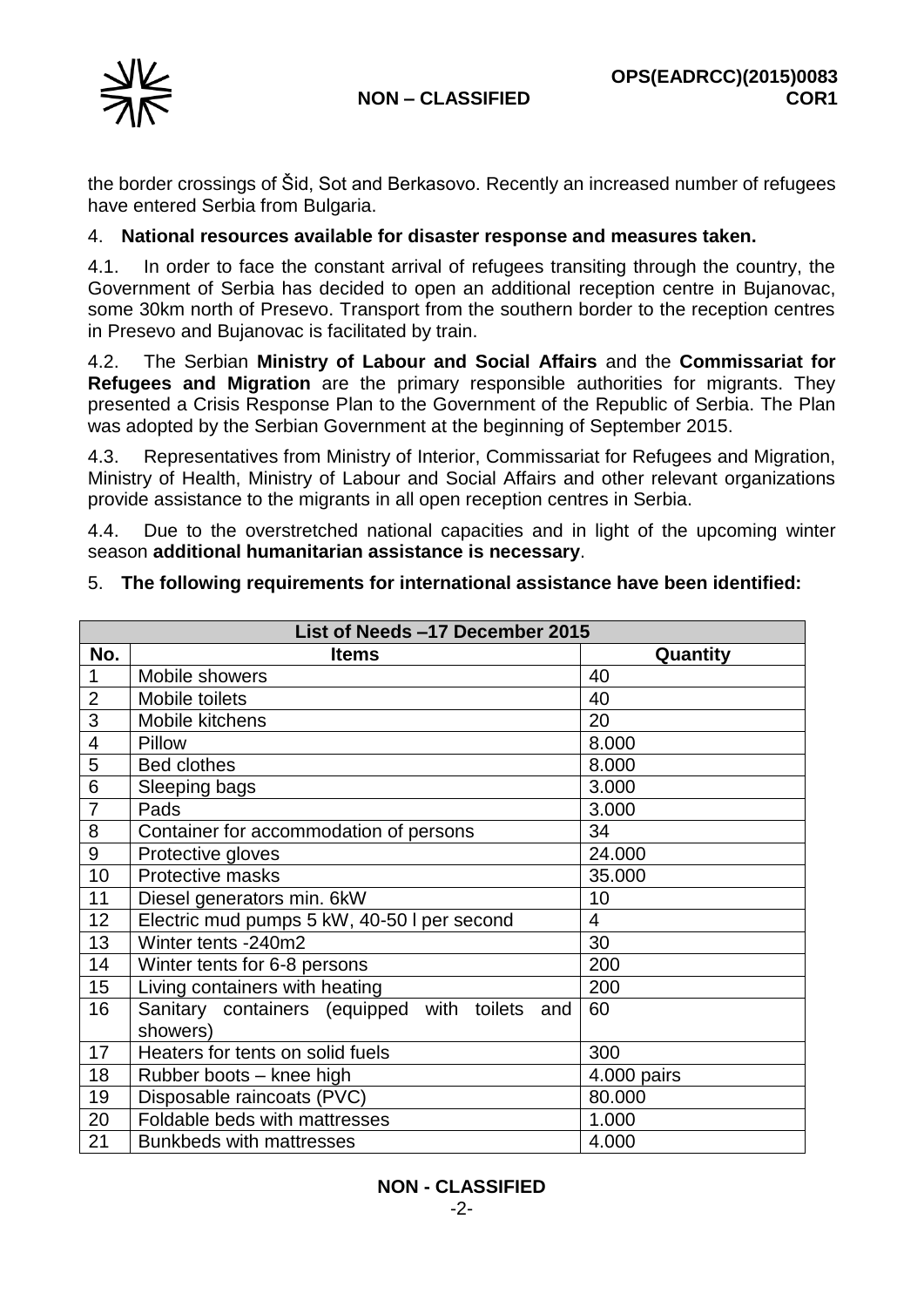

| No. | <b>Items</b>         | Quantity                  |
|-----|----------------------|---------------------------|
| 22  | Hygenic kits         | 4.000                     |
| 23  | Terrain 4x4 vehicles | 25                        |
| 24  | Mini vans            | 12                        |
| 25  | <b>Buses</b>         | 4                         |
| 25  | Ambulances           | 5                         |
| 26  | Oil                  | 10 <sub>t</sub>           |
| 27  | <b>Diesel Fuel</b>   | 10 <sub>t</sub>           |
| 28  | Train                | $locomotive + 2-3$ wagons |

## 6. **Points of Entry:**

Border crossings at Batrovci (CRO- SRB) and Horgoš (HU-SRB)



## 7. **Recipient and Delivery point:**

7.1. The recipient: the Commissariat for Refugees and Migration of the Republic of Serbia.

7.2. The address of the Commissariat HQ that should be specified in a certificate of donation is: 4 Narodnih heroja Street, Belgrade 11070.

7.3. Also if possible due to the request of Serbian customs administration the certificate of donation/ proforma invoice should include the exact quantity and value of donation in total sum as well as for single items.